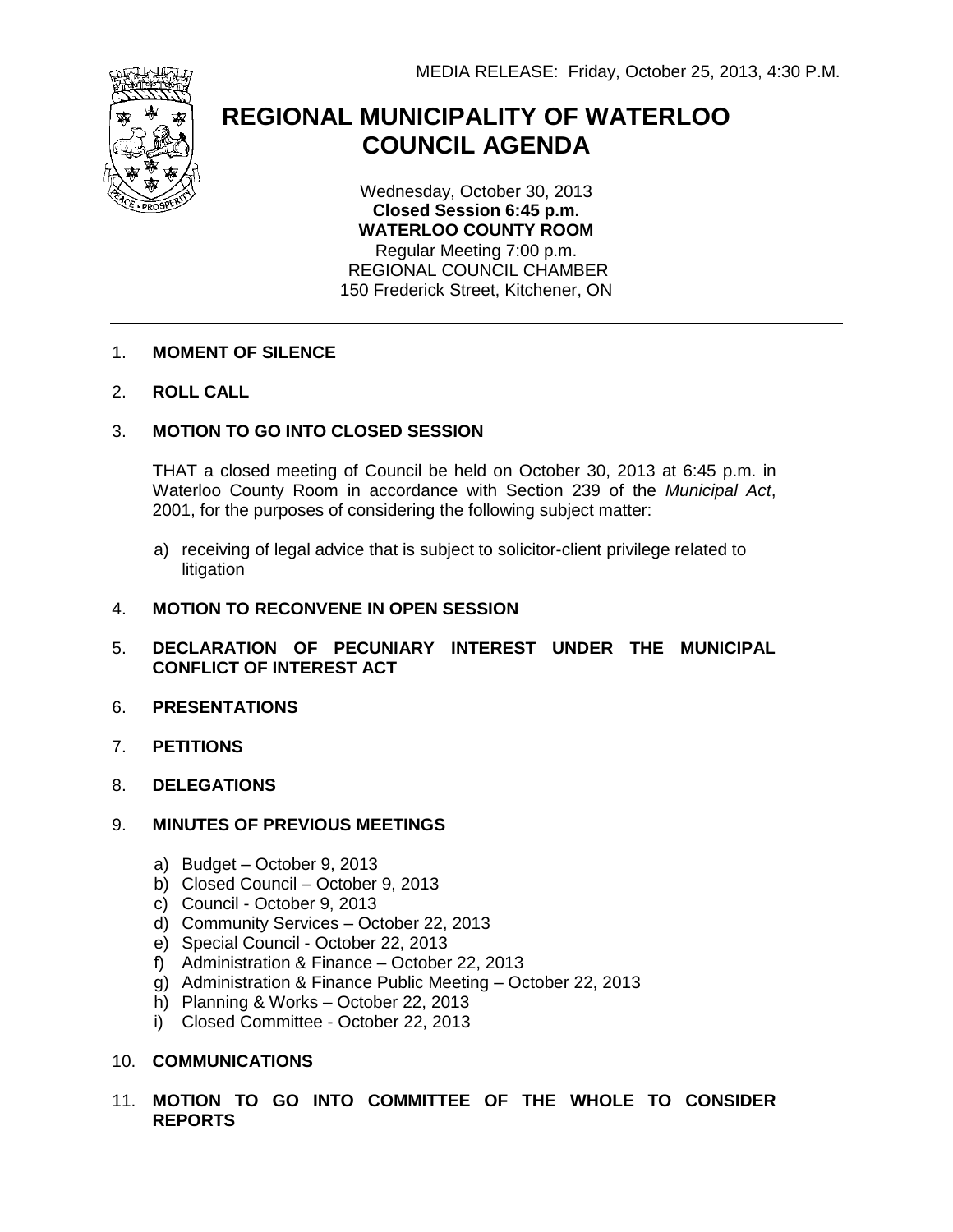5

|  | 12. REPORTS                                                              |  |  |
|--|--------------------------------------------------------------------------|--|--|
|  | <b>Finance Reports</b>                                                   |  |  |
|  | a) F-13-096, Waterloo Region Housing's 2013/14 General Insurance Program |  |  |

## **Committee Reports**

| a) Community Services - attached & marked SS-131022 |  |
|-----------------------------------------------------|--|
|-----------------------------------------------------|--|

b) [Planning & Works](#page-5-0) - attached & marked PS-131022

**Chief Administrative Officer**

**Regional Chair**

**Regional Clerk**

- 13. **OTHER MATTERS UNDER COMMITTEE OF THE WHOLE**
- 14. **MOTION FOR COMMITTEE OF THE WHOLE TO RISE AND COUNCIL RESUME**
- 15. **MOTION TO ADOPT PROCEEDINGS OF COMMITTEE OF THE WHOLE**
- 16. **MOTIONS**
- 17. **NOTICE OF MOTION**
- 18. **UNFINISHED BUSINESS**
- 19. **OTHER BUSINESS**
- 20. **QUESTIONS**
- 21. **ENACTMENT OF BY-LAWS – FIRST, SECOND & THIRD READINGS**
	- a) A By-law to Confirm the Actions of Council October 30, 2013
- 22. **ADJOURN**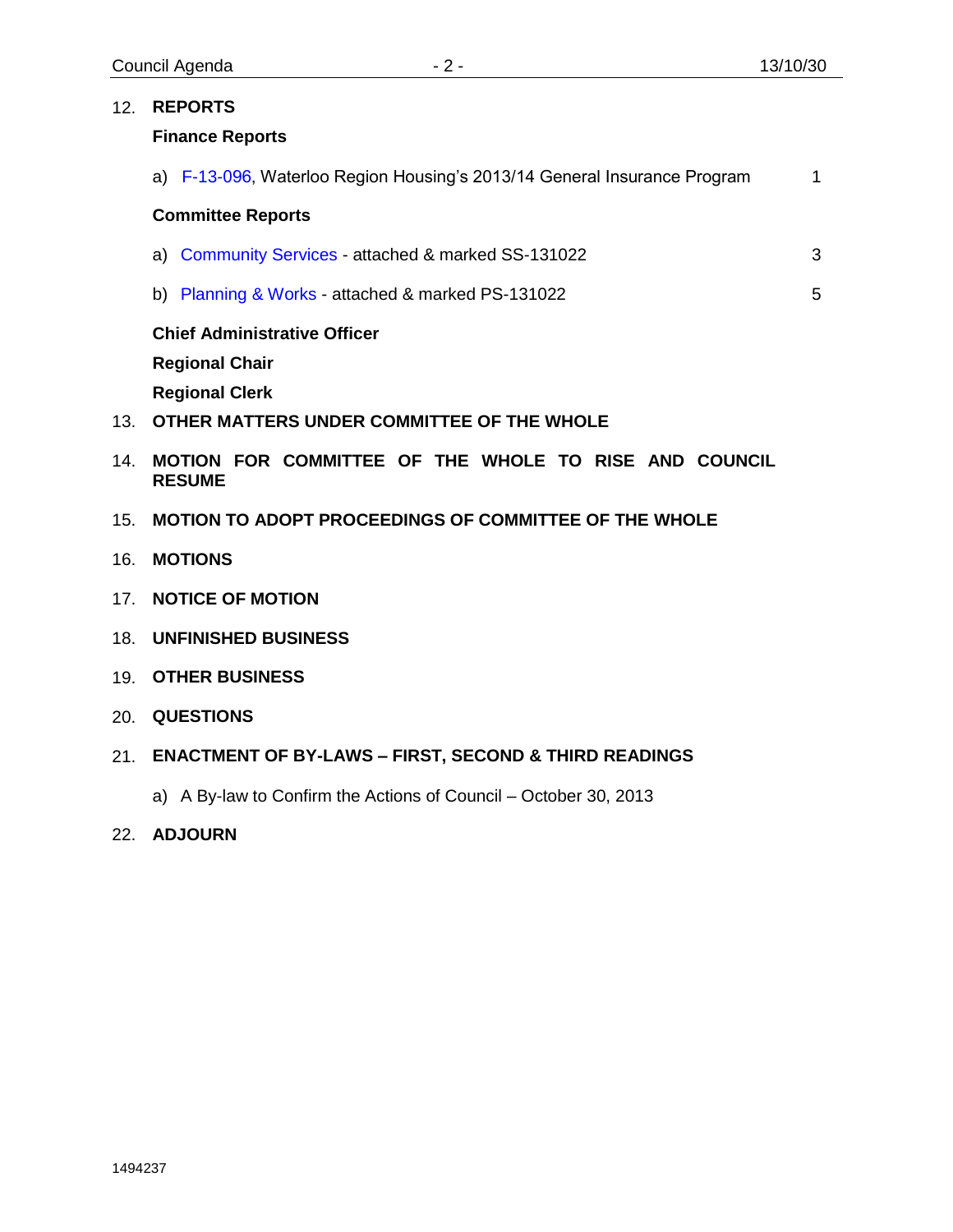<span id="page-2-0"></span>

# **REGION OF WATERLOO**

# **FINANCE DEPARTMENT Administration Division**

**TO:** Regional Chair Ken Seiling and Members of Regional Council

**DATE:** October 30, 2013 **FILE CODE:** F28-30

#### **SUBJECT: WATERLOO REGION HOUSING'S 2013/14 GENERAL INSURANCE PROGRAM**

#### **RECOMMENDATION:**

THAT the Regional Municipality of Waterloo accept the bid from the Frank Cowan Company Limited for the 2013/14 General Insurance Program for Waterloo Region Housing in the amount of \$412,405.32 inclusive of the Housing Services Corporation fee and all applicable taxes.

#### **SUMMARY:**

Nil

#### **REPORT:**

The Waterloo Region Housing's General Insurance Program is outside the Region of Waterloo's Municipal Insurance Pool's Program due to the coverage requirements set by the Housing Services Corporation (HSC). This insurance program renews on November 1, 2013 and coverage is subject to Council's approval. This program covers the 2,690 units owned by the Region.

Staff obtained the required bid for the HSC's Group Insurance Program administered by Marsh Canada (previously administered by AON Reed Stenhouse Inc.) and a bid from the Frank Cowan Company Limited, the only other competitor able to meet the HSC's insurance Program requirements for the Region of Waterloo. The quotes are as follows:

| Frank Cowan Company Limited | \$372,123.00 |
|-----------------------------|--------------|
| Marsh Canada                | \$380,136.14 |

In addition to the premium charged, under legislation HSC charges a service fee of 2.5% on the premium quoted under an alternative broker program. This charge will be \$9,303.08. This service fee is not charged on the Marsh Canada program as coverage would be placed through SOHO Insurance Inc. which receives a commission and is owned by HSC. This results in a slightly higher total cost for insurance of \$1,289.94 under the Frank Cowan Program. However, the Frank Cowan Program provides superior coverage that is not available from Marsh Canada. The main area where staff identified that the Cowan program is superior in coverage to that of the Marsh program falls under the property insurance policy. The Marsh program provides \$150 million in total property insurance coverage. Under the Cowan program, the property insurance is underwritten on a blanket basis covering all Housing properties which totals in excess of \$400 million. Therefore, if a catastrophic event occurred, such as a tornado or earthquake under the Cowan program, the Region would have in excess of \$400 million in coverage as compared to \$150 million in coverage under the Marsh program.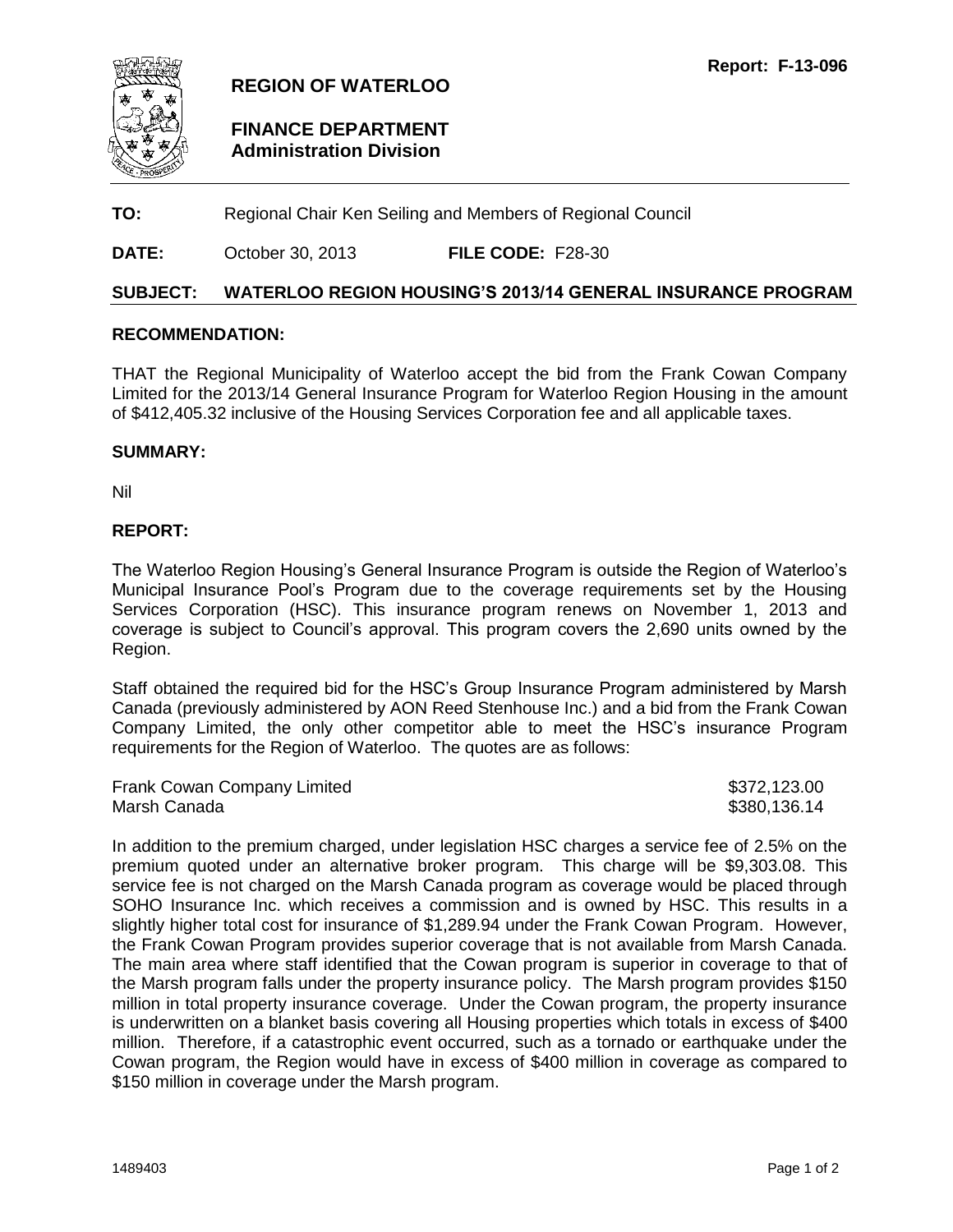The 2013/14 annual insurance premium cost of \$372,123 is an increase of \$75,228 or 25% when compared to the prior year's cost of \$296,895. The main reason for this increase in premium is the result of a re-evaluation of the insured values on buildings under the Property Insurance policy. In 2013, the Frank Cowan Company appraised all of the Housing's buildings for current replacement cost. This increased the insured values on the buildings by \$112,539,300 or 40% from \$281,573,800 to \$394,113,100.

HSC has reviewed both program options and granted its approval for Waterloo Region Housing to bind coverage through the Frank Cowan Company Limited.

#### **CORPORATE STRATEGIC PLAN:**

Award of this contract meets Focus Area 5 of the Region's Corporate Strategic Plan in that we ensure all Regional programs and services are efficient and effective and demonstrate accountability to the public.

#### **FINANCIAL IMPLICATIONS:**

| Frank Cowan Company Limited                        |           | \$372,123.00 |
|----------------------------------------------------|-----------|--------------|
| <b>Retail Sales Tax</b>                            |           | 29,769.84    |
| HSC Fee including HST                              |           | 10,512.48    |
|                                                    | Sub-total | \$412,405.32 |
| Less: Municipal Rebate of 86.46% of HST on HSC Fee |           | (1,045.65)   |
|                                                    | Total     | \$411,359.67 |

Total net cost for the 2013/14 General Insurance Program for Waterloo Region Housing will be \$411,360. Sufficient funds for this expense are included in the preliminary 2014 base budget.

#### **OTHER DEPARTMENT CONSULTATIONS/CONCURRENCE:**

Planning, Housing and Community Services staff have assisted with the documents submitted to market and are in agreement with the recommendation proposed.

#### **ATTACHMENTS:** Nil

**PREPARED BY:** *Craig Smith*, Risk Manager

**APPROVED BY:** *Craig Dyer*, Chief Financial Officer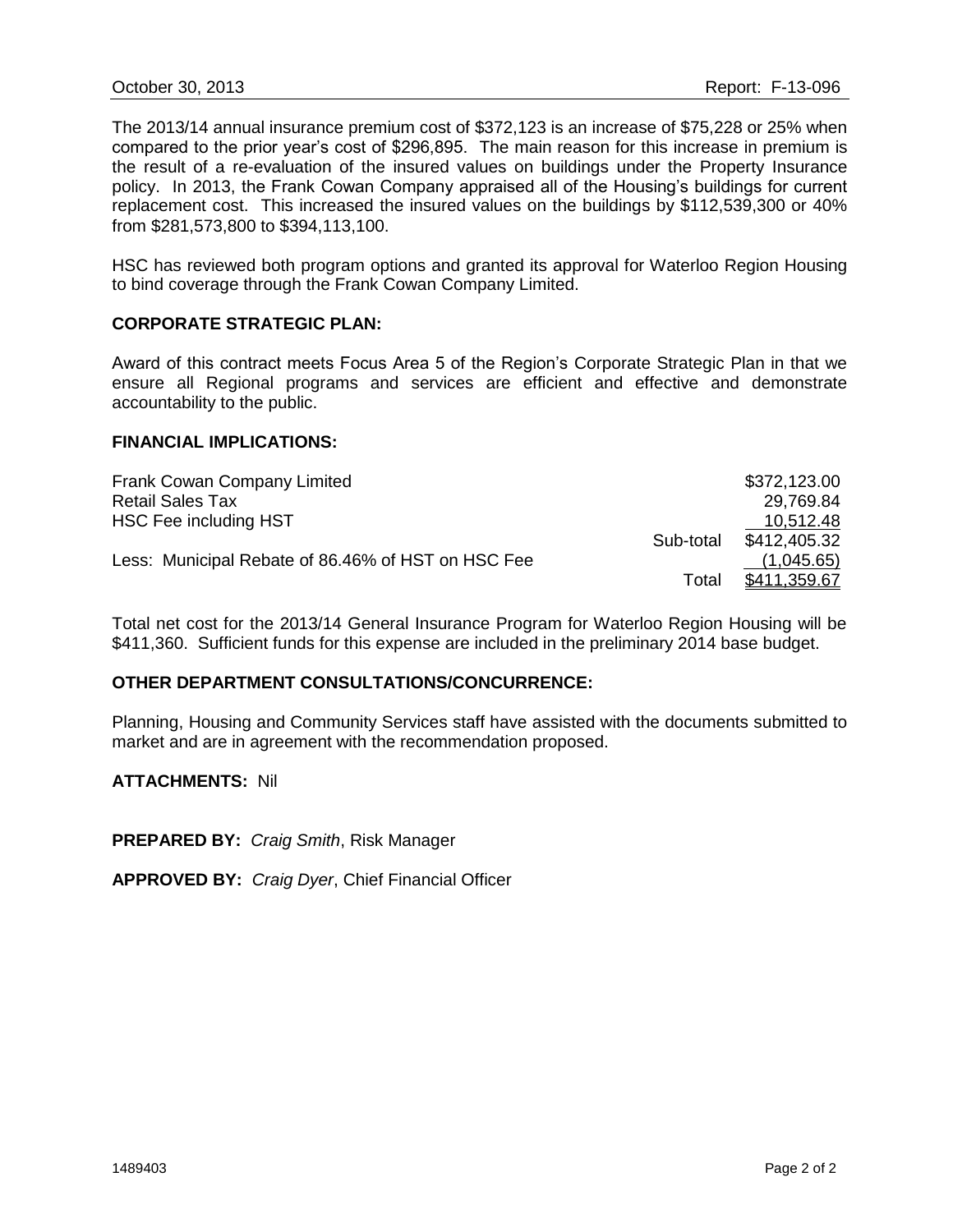# <span id="page-4-0"></span>**THE REGIONAL MUNICIPALITY OF WATERLOO COMMUNITY SERVICES COMMITTEE**

# **Summary of Recommendations to Council**

The Community Services Committee recommends as follows:

1. THAT the Regional Municipality of Waterloo approve an increase to the 2013 operating budget for the Seniors' Services Division in the amount of \$66,426 gross and \$0 net Regional Levy for staffing and purchased services related to the conversion of fifteen (15) long term care beds to convalescent care beds, effective November 1, 2013;

AND THAT the Seniors' Services 2013 operating budget be increased by \$100,000 gross and \$0 net Regional Levy on a one-time basis for start-up costs related to the conversion of fifteen (15) long term care beds to convalescent care beds;

AND FURTHER THAT an increase of 4.14 full time equivalents (FTE) be approved for the Seniors' Services Division as of November 1, 2013 to increase the hours of direct care services for the convalescent care residents of Sunnyside Home as outlined in report SS-13-034, dated October 22, 2013.

October 22, 2013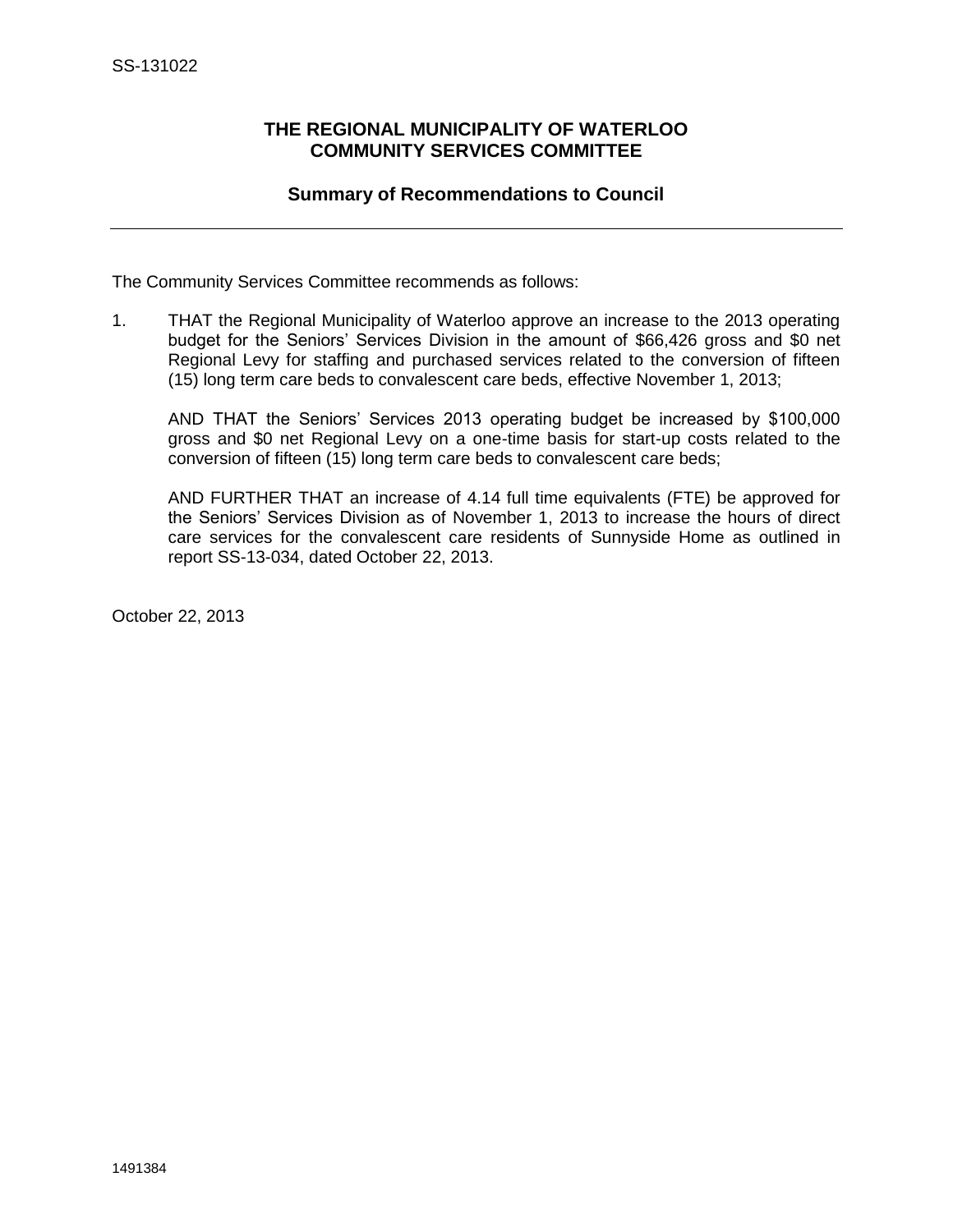# <span id="page-5-0"></span>**THE REGIONAL MUNICIPALITY OF WATERLOO PLANNING AND WORKS COMMITTEE**

# **Summary of Recommendations to Council**

The Planning and Works Committee recommends as follows:

- 1. THAT The Regional Municipality of Waterloo direct and authorize the Regional Solicitor to take the following actions with respect to the expropriation of lands for the reconstruction of Franklin Boulevard from Pinebush Road to south of Bishop Street, and north of Clyde Road to south of Main Street, in the City of Cambridge, in the Region of Waterloo as detailed in report CR-RS-13-087 dated October 22, 2013:
	- 1. Complete application(s) to the Council of the Regional Municipality of Waterloo, as may be required from time to time, for approval to expropriate land, which is required for the reconstruction of Franklin Boulevard and described as follows:

## **Temporary Easement:**

- 1. PT LT 6-7 PL 837 being Part 3 on 58R-17759 being Part of 03766-0271 (210 Pinebush Road, Cambridge);
- 2. PT LT 9 & 11, RCP1384 being Parts 28, 31, 57 and 61 on 58R-17759, being Part of 03796-3637 (225 Pinebush Road, Cambridge);
- 3. LT 31 RCP 1382 being Parts 38,42, and 44 on 58R-17759, being Part of 22642- 0047 (209 Pinebush Road, Cambridge);
- 4. PT LT 24 RCP 1383 being Part 7, 38 and 39 on 58R-17761, being Part of 03796-0101 (1111 Franklin Blvd, Cambridge);
- 5. LT 29 RCP 1379 being Part 34 on 58R-17760, being Part of 03790-0051 (1200 Franklin Blvd, Cambridge);
- 6. PT LT 1 RCP 1380 being Parts 15, 18, 20 and 24 on 58R-17761, being Part of 03796-0115 (1700 Bishop Street, Cambridge);
- 7. PT LT 30 RCP 1379 being Part 34 on 58R-17761, being Part of 03790-0159 (1625 Bishop Street, Cambridge);
- 8. PT LT 15, RCP 1378 being Part 30 on 58R-17761, being Part of 03794-0025 (1680 Bishop Street, Cambridge);
- 9. PT LT 5, CON 10 being Part 14 on 58R-17767, being Part of 03845-0007 (605 Main St. E, Cambridge);
- 10. LT LT 9 RCP 1384 being Parts 2, 4 and 5 on 58R-17760, being Part of 03796- 0027 (1245 Franklin Blvd, Cambridge);
- 11. PT LT 21 RCP 1383 being Parts 19 and 21 on 58R-17760, being Part of 03796- 0068 (225 Sheldon Drive, Cambridge);
- 12. PT LT 23 PL 1126 being Parts 18 and 21 on 58R-17762, being Part of 03826- 0011 (299 Clyde Road, Cambridge);
- 13. PT LT 28, RCP 1135 being Parts 27 and 30 on 58R-17766, being Part of 03826- 0206 (East Side Franklin Blvd, Cambridge);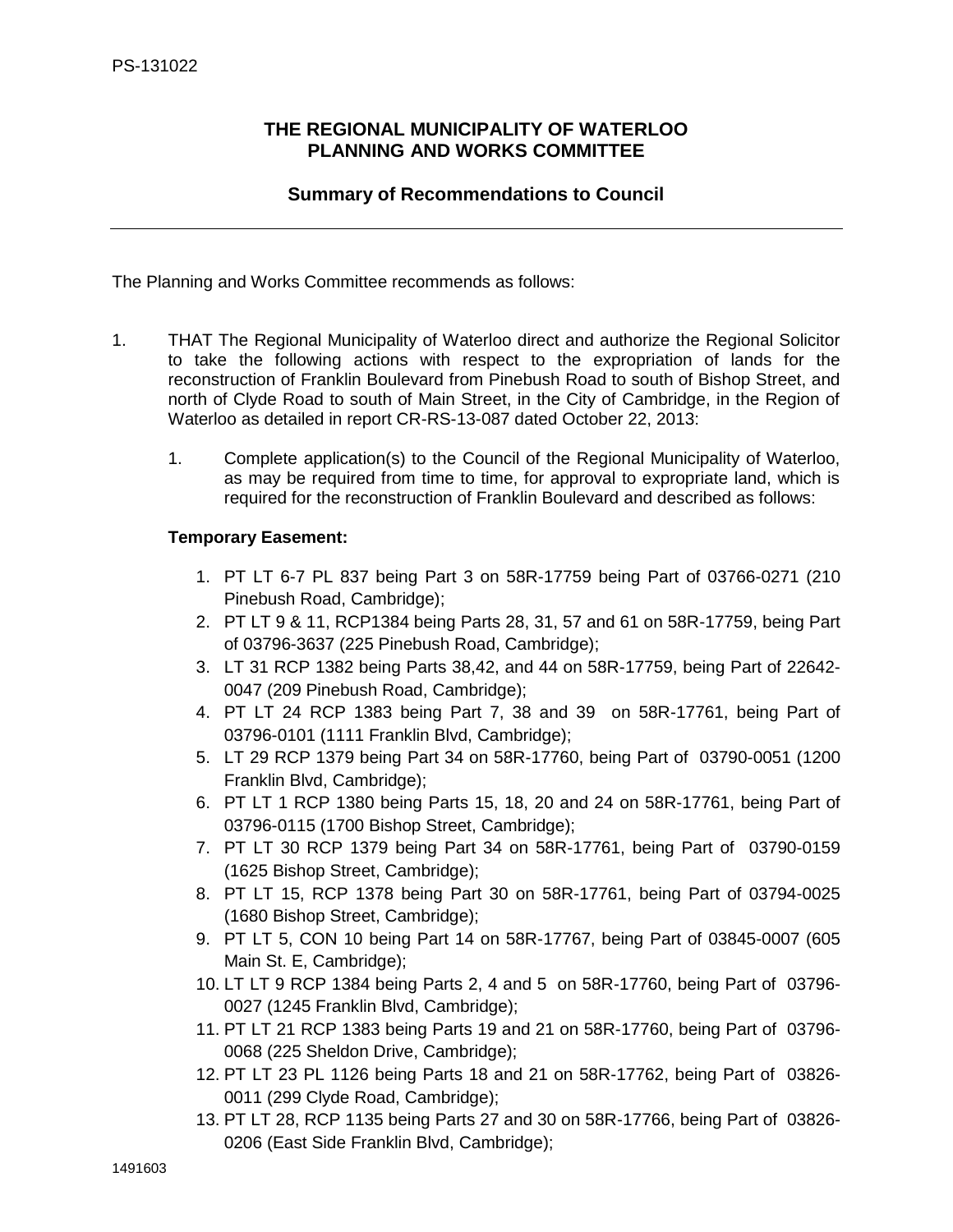- 14. PT LT 28, RCP 1135 being Part 22 on 58R-17766, being Part of 03826-0192 (East side Franklin Blvd, Cambridge);
- 15. PT LT 23 PL 1126 being Part 16 on 58R-17762, being Part of 03826-0012 (301 Clyde Road, Cambridge);
- 16. PT LT 23 PL 1126 being Part 15 on 58R-17762, being Part of 03826-0013 (303 Clyde Road, Cambridge);
- 17. PT LT 5 CON 10 being Parts 24, 26, 27, 29 and 30 on 58R-17767, being Part of 03824-0045 (200 Franklin Blvd, Cambridge);
- 18. PT LT 5 CON 11 being Part 37 on 58R-17767, being Part of 03824-0043 (500 Main Street, Cambridge);
- 19. PT LT 5 CON 10 being Part 12 on 58R-17767, being Part of 03845-0008 (615 Main Street, Cambridge);
- 20. PT BLK 40 PL 58M241 being Part 17 on 58R-17767, being Part of 03845- 0165 (255 Franklin Blvd, Cambridge);
- 21. PT LT 36 RCP 1135 being Parts 57, 58, 60, 61 and 63 on 58R-17766, being Part of 03822-0086 (364 Franklin Blvd, Cambridge);
- 22. PT LT 35 RCP 1135 being Part 49 on 58R-17766, being Part of 03822-0087 (354 Franklin Blvd, Cambridge);
- 23. PT LT 28 RCP 1135 being Parts 37, 39, 41 and 43 on 58R-17766, being Part of 03824-0041 (352 Franklin Blvd, Cambridge);
- 24. PT LT 2 RCP 1149 being Part 52 on 58R-17759, being Part of 22642-0046 (201 Pinebush Road, Cambridge);
- 25. LT 30 RCP 1379 being Parts 34 and 37 on 58R-17759, being Part of 22642-0049 (1250 Franklin Blvd, Cambridge);
- 26. PT LT 1 RCP 1380 being Part 10 on 58R-17761, being Part of 03796-0116 (1710 Bishop Street North, Cambridge);
- 27. PT LT 22 RCP 1383 being Part 30 on 58R-17760, being Part of 03796-0070 (1195 Franklin Blvd, Cambridge);
- 28. PT LT 28 RCP 1382 being Part 41 on 58R-17760, being Part of 22642-0066(R) (200 Sheldon Drive, Cambridge);
- 29. PT LT 2, RCP 1384 being Parts 11, 14, 16, 17 and 20 on 58R-17759, being Part of 03765-0106 (220 Pinebush Road, Cambridge);
- 30. PT LT 21 RCP 1383 being Parts 24, 26 and 28 on 58R-17760, being Part of 03796-0069 (1201 Franklin Blvd., Cambridge).

Serve notices of the above application(s) required by the Expropriations Act;

- 2. Forward to the Chief Inquiry Officer any requests for a hearing that may be received;
- 3. Attend, with appropriate Regional staff, at any hearing that may be scheduled;
- 4. Discontinue expropriation proceedings or any part thereof, in respect of the above described lands, or any part thereof, upon the registration on title of the required documentation to complete a transaction whereby the required interests in the lands are conveyed; and
- 5. Do all things necessary and proper to be done, and report thereon to Regional Council in due course.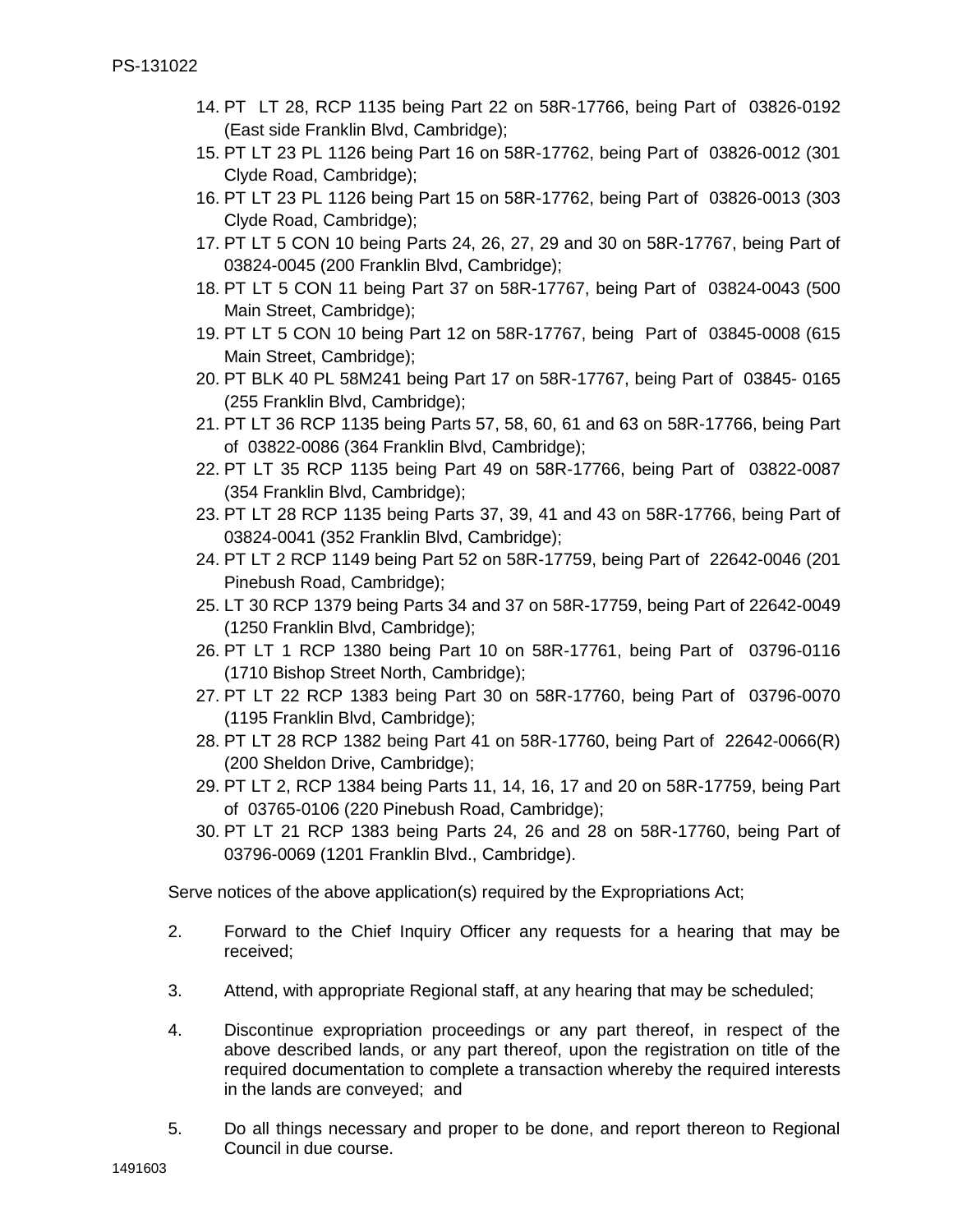- 2. THAT the Regional Municipality of Waterloo takes the following action regarding the Grand River Transit's 2014 replacement bus purchase:
	- a) grant pre-budget approval for the purchase of fifteen (15) transit buses prior to the approval of the 2014 budget.
	- b) accept the proposal from New Flyer Bus Industries Canada ULC., for the 2014 delivery of fifteen (15) diesel transit buses at a price of \$7,097,032.80 including all applicable taxes.
	- c) authorize the issuance of debentures in an amount not to exceed \$6,400,000 for a term not to exceed 10 years for this purchase.
- 3. That the Regional Municipality of Waterloo enter into a Consulting Services Agreement with CSDC Systems Inc. to provide services for implementing the Threats and Policy System (TAPS) Database project in 2013 and 2014, at an upset limit of \$353,555 plus applicable taxes, as per Report E-13-125 dated October 22, 2013.
- 4. THAT the Region of Waterloo accept P-13-097, Monthly Report of Development Activity for September 2013, dated October 22, 2013.
- 5. THAT the Regional Municipality of Waterloo express its support for the Niagara to GTA Corridor Transportation Development Strategy (TDS) developed by the Ontario Ministry of Transportation (MTO), as described in Report P-13-100, dated October 22, 2013;

THAT the Region of Waterloo encourage MTO to implement the Group 1 (Optimize Existing Networks) and Group 2 (New/Improved Non-Road Infrastructure) elements of the TDS in the short term, and well in advance of road-based improvements to give public transit ridership and supportive land-use patterns the opportunity to develop;

THAT the Region of Waterloo continue to work with MTO, the City of Brantford, the City of Guelph, Brant Country and Wellington County on strategic transportation planning to support the future strategic study of long-term highway improvements in the West Area;

AND THAT the Region of Waterloo continue to participate in the Western Golden Horseshoe Municipal Network (formerly the Municipal Caucus) to advocate for strategic transportation investments that will support the Waterloo Regional economy and promote economic development in Ontario.

6. THAT the Regional Municipality of Waterloo forward a copy of Report P-13-102, dated October 22, 2013, to the National Energy Board and Enbridge Pipeline Inc. as Regional Council's input into deliberations relating to Enbridge's Line 9 Project application, with particular emphasis on the need to thoroughly consider fiscal responsibilities, the potential risks of flowing different commodities through the pipeline, ways in which the risk of future spills can be mitigated and, in the event of a spill, how emergency response can occur in the most effective and timely manner possible;

AND THAT a copy of Report No. P-13-102, dated October 22, 2013, be forwarded to all local Members of Parliament.